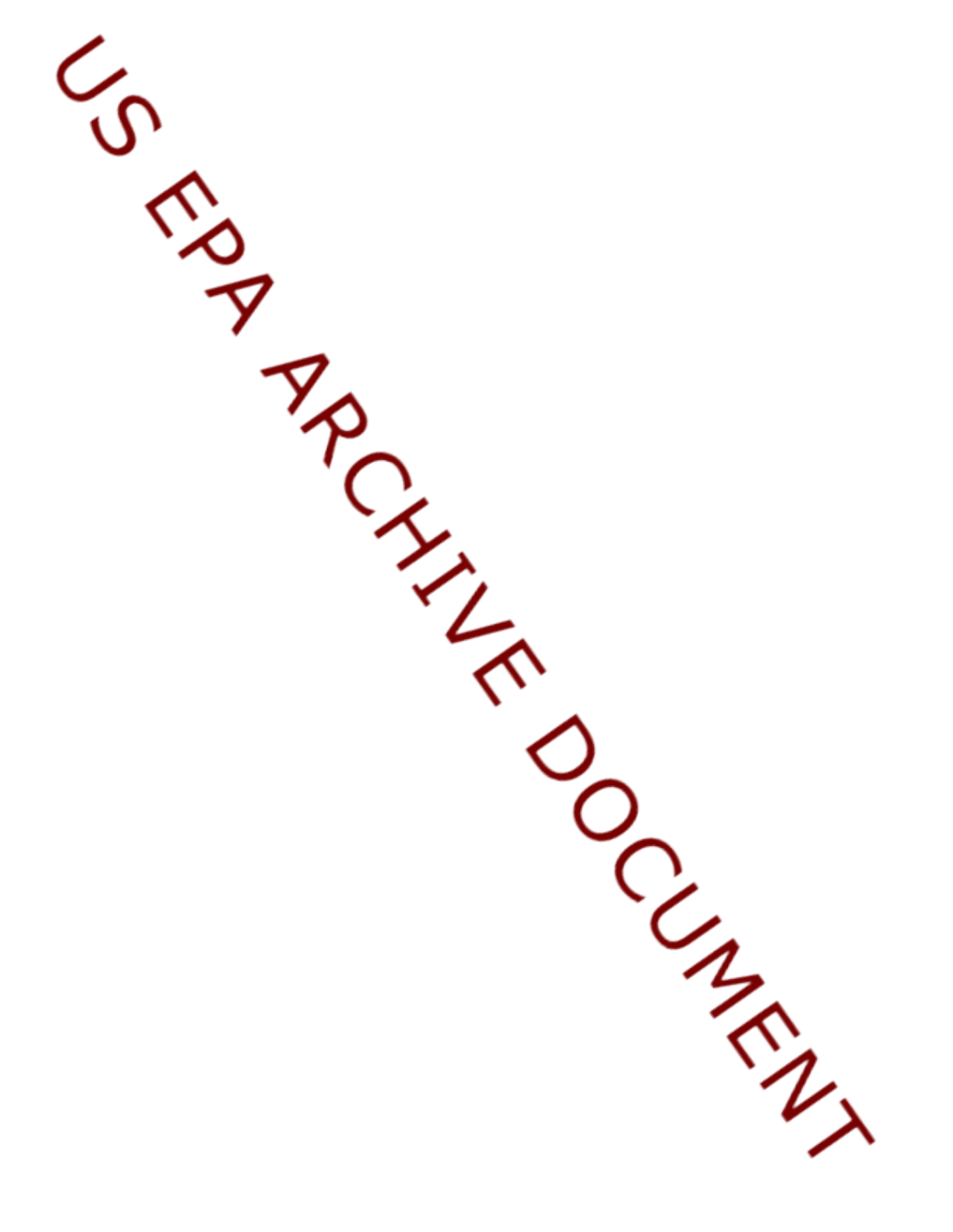

Office of Research and Development Washington, D.C. 20460



# **ENVIRONMENTAL TECHNOLOGY VERIFICATION PROGRAM VERIFICATION STATEMENT**

| TECHNOLOGY TYPE:            | POLYCHLORINATED BIPHENYL (PCB) FIELD ANALYTICAL<br><b>TECHNIQUES</b> |
|-----------------------------|----------------------------------------------------------------------|
| APPLICATION:                | <b>MEASUREMENT OF PCBs IN SOILS</b>                                  |
| <b>TECHNOLOGY NAME:</b>     | <b>PCB IMMUNOASSAY KIT</b>                                           |
| COMPANY:<br><b>ADDRESS:</b> | <b>HACH COMPANY</b><br><b>PO BOX 389</b><br>LOVELAND, CO 80539       |
| PHONE:                      | 1-800-227-4224                                                       |

The U.S. Environmental Protection Agency (EPA) has created a program to facilitate the deployment of innovative technologies through performance verification and information dissemination. The goal of the Environmental Technology Verification (ETV) Program is to further environmental protection by substantially accelerating the acceptance and use of improved and more cost effective technologies. The ETV Program is intended to assist and inform those involved in the design, distribution, permitting, and purchase of environmental technologies. This document summarizes the results of a demonstration of the Hach Company PCB immunoassay kit.

### **PROGRAM OPERATION**

The EPA, in partnership with recognized testing organizations, objectively and systematically evaluates the performance of innovative technologies. Together, with the full participation of the technology developer, they develop plans, conduct tests, collect and analyze data, and report findings. The evaluations are conducted according to a rigorous demonstration plan and established protocols for quality assurance. EPA's National Exposure Research Laboratory, which conducts demonstrations of field characterization and monitoring technologies, with the support of the U.S. Department of Energy's Environmental Management program, selected Oak Ridge National Laboratory (ORNL) as the testing organization for the performance verification of polychlorinated biphenyl (PCB) field analytical techniques.

### **DEMONSTRATION DESCRIPTION**

In July 1997, the performance of six PCB field analytical techniques was determined under field conditions. Each technology was independently evaluated by comparing field analysis results to those obtained using approved reference methods. Performance evaluation (PE) samples were also used to independently assess the accuracy and comparability of each technology.

The demonstration was designed to detect and measure PCBs in soil. The demonstration was conducted at ORNL in Oak Ridge, Tennessee, from July 22 through July 29, 1997. The study was conducted under two environmental conditions. The first site was outdoors with naturally fluctuating temperatures and relative humidity conditions. The second site was inside a controlled environmental chamber, with generally cooler temperature and lower relative humidities. Multiple soil types, collected from sites in Ohio, Kentucky, and Tennessee, were analyzed in this study. The results of the soil analyses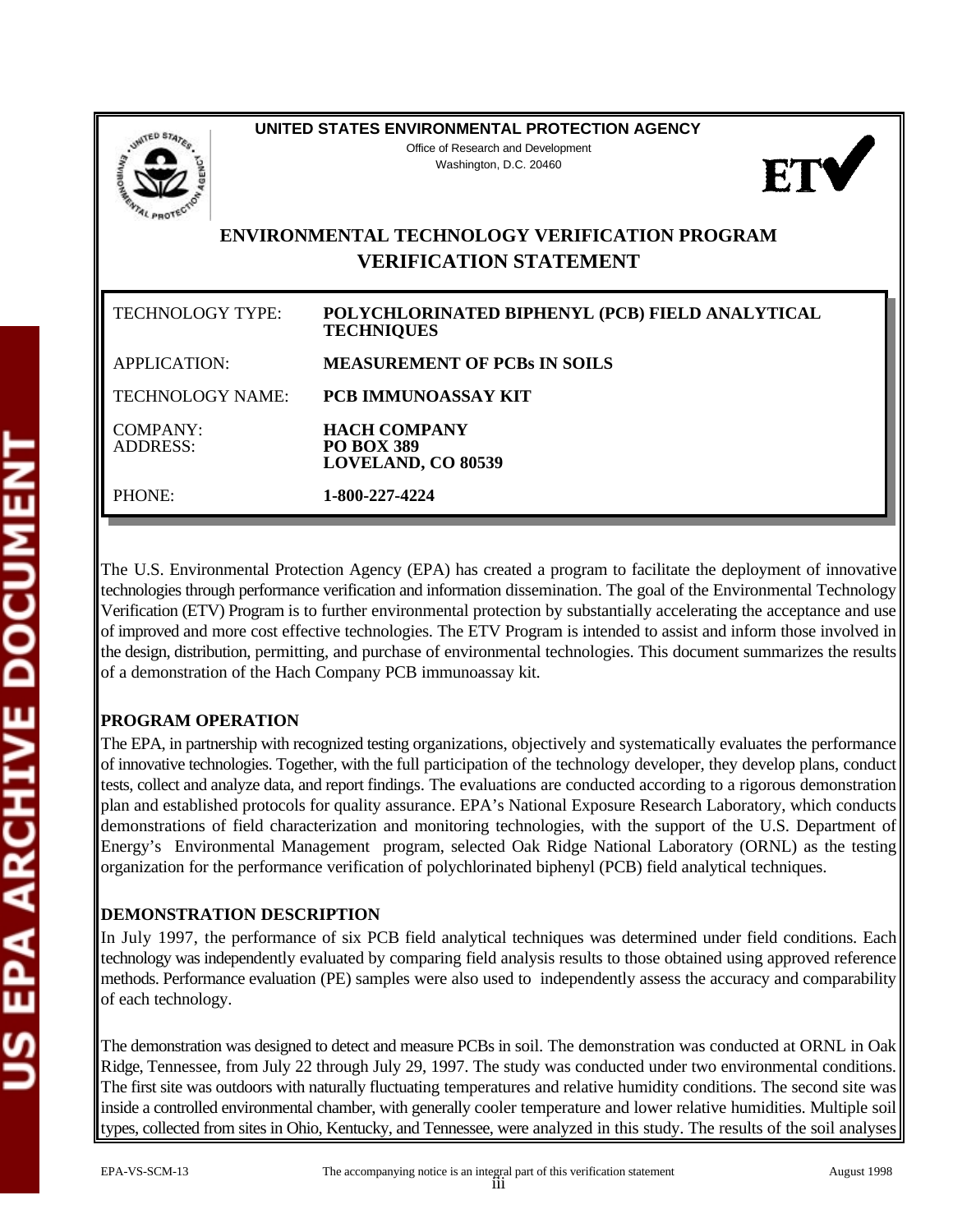conducted under field conditions by the technology were compared with results from analyses of homogeneous replicate samples conducted by conventional EPA SW-846 methodology in an approved reference laboratory. Details of the demonstration, including a data summary and discussion of results, may be found in the report entitled *Environmental Technology Verification Report: Immunoassay Kit, Hach Company PCB Immunoassay Kit*, EPA/600/R-98/110.

### **TECHNOLOGY DESCRIPTION**

The PCB immunoassay kit utilizes analyte-specific antibodies attached to the inside of plastic tubes to bind and remove PCBs selectively from complex sample matrices. The kit is a semi-quantitative screening method that indicates whether the PCB concentration is above or below the specified threshold values (1 ppm and/or 10 ppm). The kit has most applicability to establishing cleanup guidelines. To initiate the test, the sample (that may contain PCBs) and a reagent containing enzyme conjugate are added to the antibody-coated tubes. An enzyme conjugate consists of an enzyme to which an analyte is attached. Enzyme conjugates and PCBs competitively bind to the antibodies attached to the inside of the tube. Samples with higher levels of PCBs will have more antibody sites occupied by the analyte and fewer occupied by the enzyme conjugate molecules. After incubation, the sample and unbound enzyme conjugate are washed from the tube and color development reagents are added. The concentration of PCBs in a sample is determined by comparing the developed color intensity to that of a PCB standard. The PCB concentration is inversely proportional to the color development, where the lighter the color, the higher the sample PCB concentration.

## **VERIFICATION OF PERFORMANCE**

The following performance characteristics of the PCB immunoassay kit were observed:

*Throughput:* Throughput was 10 to 13 samples/hour under the outdoor conditions, and 7 to 10 samples/hour under the chamber conditions. These rates included preparation and analysis.

*Ease of use:* Two operators analyzed samples during the demonstration, but the technology can be run by a single operator. Minimal training (2 hours) is required to operate the PCB immunoassay kit, provided that the user has a basic knowledge of chemistry and lab techniques.

*Completeness:* The PCB immunoassay kit generated results for all 208 PCB samples for a completeness of 100%.

*Blank results:* PCBs were detected and reported as 1 to 10 ppm in three of the eight blank soil samples analyzed. Therefore, the percentage of false positive results was 38%. The PCB immunoassay kit reported 2% (4 of 192 samples) false negative results.

*Precision:* The overall precision, based on the percentage of combined sample sets where all four replicates were reported as the same interval, was 100% for the PE soils and 68% for the environmental soils.

*Accuracy:* Accuracy was assessed using PE soil samples. Accuracy, defined as the percentage of PCB immunoassay kit results that agreed with the accepted concentrations, was 90%, while the percentage that was biased high or low was 4 and 6%, respectively. All of the biased low results were at concentrations near the 10-ppm threshold value.

*Comparability:* Comparability, like accuracy, was defined as the percentage of samples that agreed with, was above (i.e., biased high), or was below (i.e., biased low) the reference laboratory results. The percentage of PE and environmental soil samples which agreed with the reference laboratory results was 85%, while the percentage that was biased high or low was 7 and 9%, respectively. In nearly all cases where the test kit result disagreed with the reference laboratory result, the concentration was near one of the kit's threshold values of 0, 1, or 10 ppm.